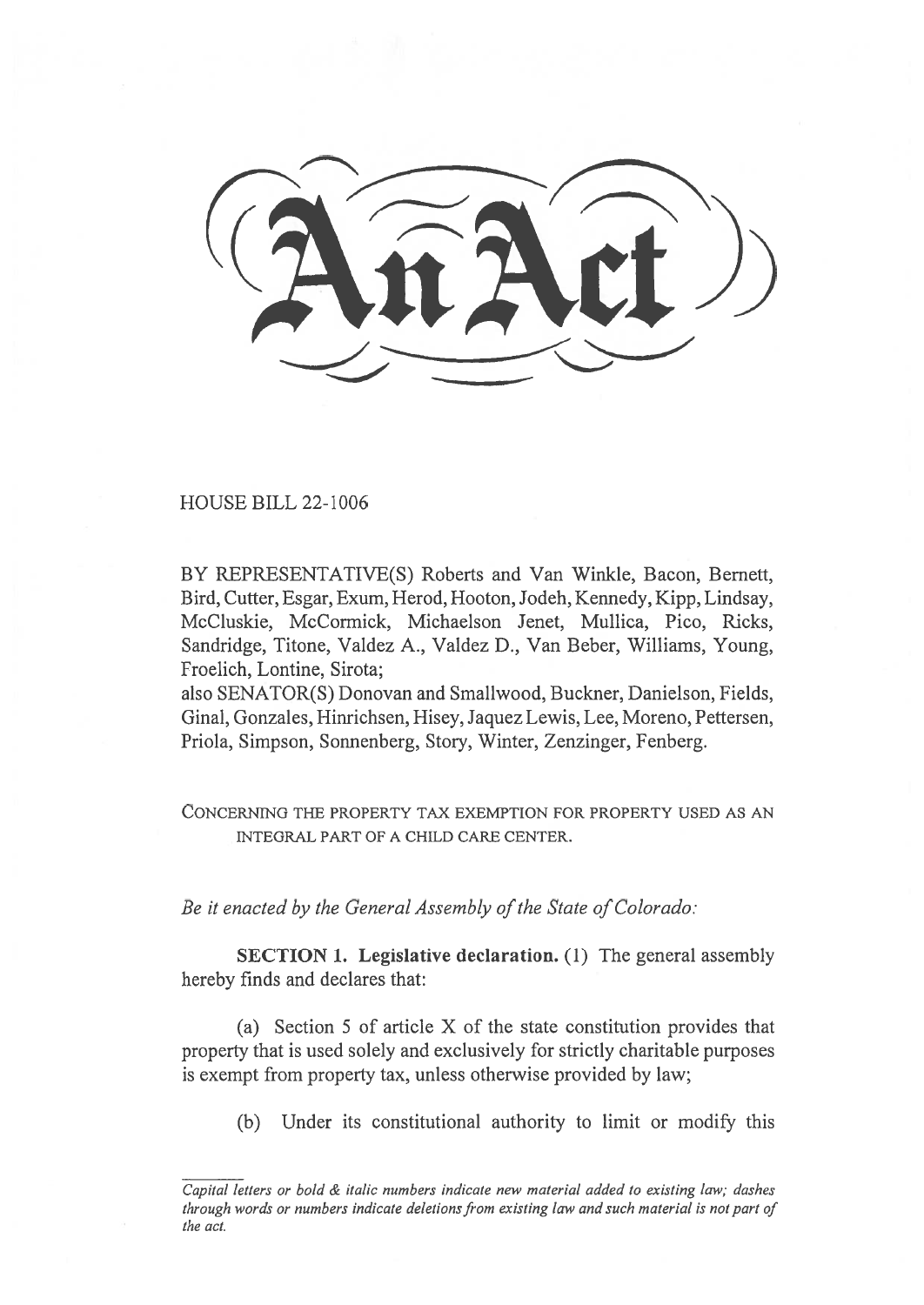exemption, the general assembly originally established a property tax exemption that is more stringent than the constitutional requirement by mandating ownership and irrevocable dedication of property in order for a child care center's property to qualify for the statutory exemption;

(c) The state constitution requires only use for a strictly charitable purpose and not ownership or irrevocable dedication of property to qualify for the exemption;

(d) The act modifies the child care center exemption by repealing the statutory ownership and irrevocable dedication requirements, which are not expressly required by the state constitution;

(e) As such, whether property qualifies for the child care center exemption will depend on whether it is used solely and exclusively for the charitable purpose of operating a qualified child care facility;

(f) These changes allow property that is used by a tenant or subtenant to operate a qualified child care center for strictly charitable purposes to be eligible for the exemption;

(g) This policy change recognizes the critical link between child care, economic development, and security for Colorado's families; and

(h) Providing this property tax exemption for landlords may incentivize new spaces or reduced rents for tenants operating these types of child care centers and could help reverse the loss of child care spots in communities around the state and help workers, especially women, return to work.

SECTION 2. In Colorado Revised Statutes, 39-3-110, amend (1) introductory portion,  $(1)(f)$ ,  $(1)(g)$ , and  $(1.5)$ ; and repeal  $(1)(h)$  as follows:

39-3-110. Property - integral part of child care center charitable purposes - exemption - limitations. (1) Property, real and personal, which THAT is owned and used solely and exclusively for strictly charitable purposes and not for private gain or corporate profit shall-be IS exempt from the levy and collection of property tax if such property is used as an integral part of a child care center:

PAGE 2-HOUSE BILL 22-1006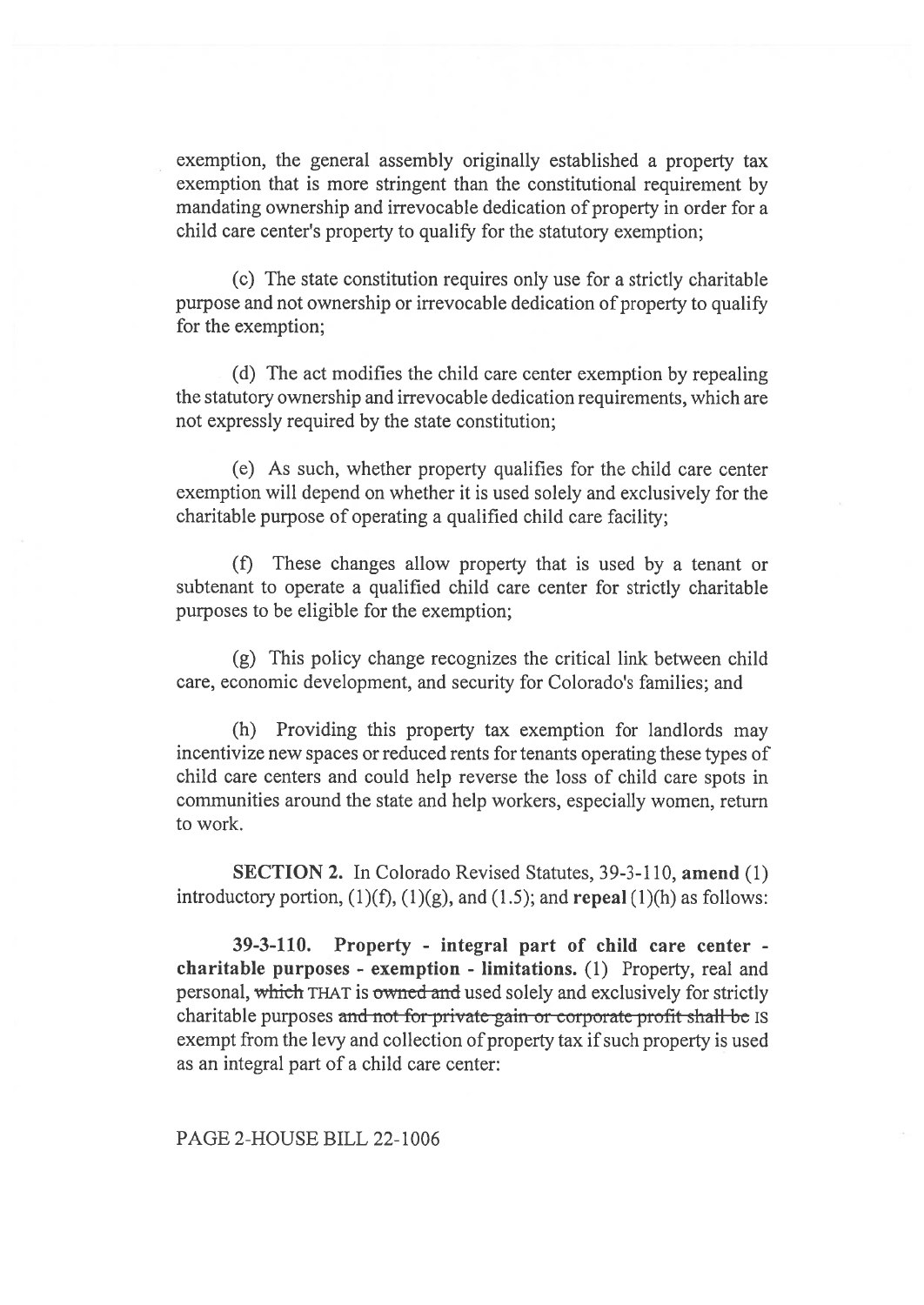(f) The operation of which does not materially enhance, directly or indirectly, the private gain of any individual except as reasonable compensation for services rendered or goods furnished; AND

(g) The property of which is claimed for exemption does not exceed the amount of property reasonably necessary for the accomplishment of the exempt purpose. and

(h) The property of which is irrevocably dedicated to a charitable purpose.

(1.5) (a) No requirement shall be imposed that use of property, which is otherwise exempt pursuant to the provisions of this section, shall benefit the people of Colorado in order to qualify for said exemption.

(b) IF A CHILD CARE CENTER IS OPERATED BY A PERSON OTHER THAN THE OWNER OF THE PROPERTY, THEN THE OTHER PERSON'S USE OF THE PROPERTY IS THE SOLE BASIS FOR DETERMINING WHETHER THE PROPERTY MEETS THE REQUIREMENTS FOR THE EXEMPTION SET FORTH IN SUBSECTION (1) OF THIS SECTION.

(c) To THE EXTENT THAT REAL PROPERTY TAXES ARE SHARED AND PAYABLE BY ONE OR MORE TENANTS UNDER THE LEASE OF PROPERTY THAT ARE NOT THE CHILD CARE CENTER, REAL PROPERTY TAXES OTHERWISE DUE BUT FOR THE APPLICATION OF THIS SECTION ARE DEEMED TAXES PAID BY THE PROPERTY OWNER OR THE LANDLORD OF A PROPERTY LEASED IN PART TO THE CHILD CARE CENTER.

SECTION 3. In Colorado Revised Statutes, 39-2-117, amend  $(1)(b)(I)$  as follows:

39-2-117. Applications for exemption - review - annual reports - procedures - rules. (1) (b) (I) Any users of real and personal property for which exemption from general taxation is requested pursuant to any of the provisions of sections 39-3-107 to 39-3-113.5 may be required to provide such information as the property tax administrator determines to be necessary. IF A CLAIM IS MADE FOR AN EXEMPTION UNDER SECTION 39-3-110, AND THE CHILD CARE CENTER IS OPERATED BY A PERSON OTHER THAN THE OWNER OF THE PROPERTY, THEN THE OTHER PERSON, OR THE OTHER PERSON'S AUTHORIZED AGENT, MUST:

PAGE 3-HOUSE BILL 22-1006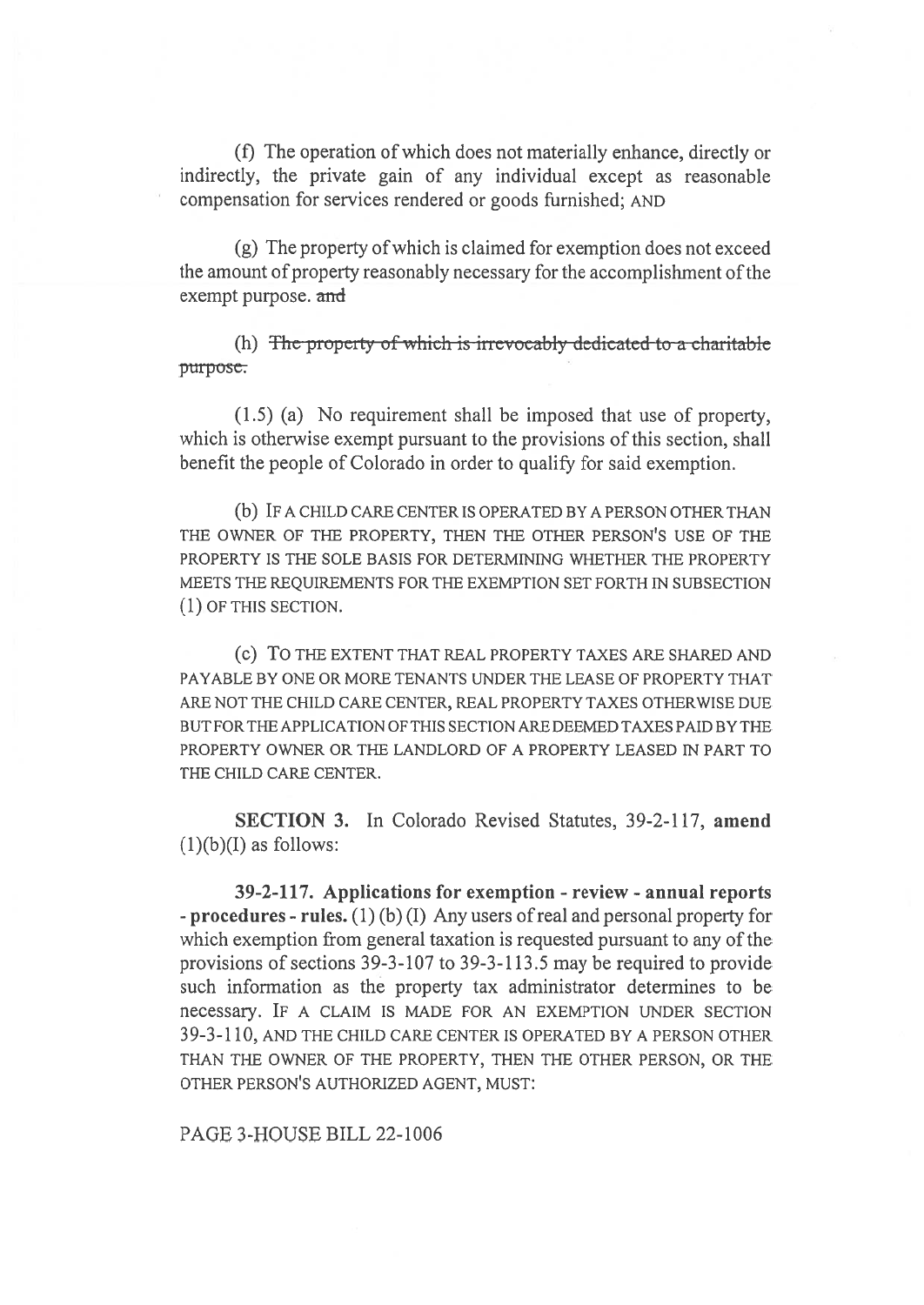(A) ALSO SIGN THE OWNER'S APPLICATION FORM REQUIRED BY SUBSECTION (1)(a)(I) OF THIS SECTION, OR ANY OTHER FORM PRESCRIBED AND FURNISHED BY THE ADMINISTRATOR, UNDER THE PENALTY OF PERJURY IN THE SECOND DEGREE; AND

(B) PROVIDE THE ADMINISTRATOR WITH ANY REQUESTED INFORMATION RELATED TO THE EXEMPTION.

SECTION 4. In Colorado Revised Statutes, amend 39-3-101 as follows:

39-3-101. Legislative declaration - presumption of charitable purpose. The general assembly recognizes that only the judiciary may make a final decision as to whether or not any given property is used for charitable purposes within the meaning of the Colorado constitution; nevertheless, in order to guide members of the public and public officials alike in the making of their day-to-day decisions and to assist in the avoidance of litigation, the general assembly hereby finds, declares, and determines that the uses of property which THAT are set forth in this part 1 as uses for charitable purposes benefit the people of Colorado and lessen the burdens of government by performing services which THAT government would otherwise be required to perform. Therefore, property used for such purposes shall be presumed to be USED, OR owned and used, AS APPLICABLE, solely and exclusively for strictly charitable purposes and not for private gain or corporate profit, IF APPLICABLE, and, consequently, property used for such purposes is entitled to be exempt from the levy and collection of property tax pursuant to the provisions of this part 1 and the Colorado constitution. This legislative finding, declaration, determination, and presumption shall not be questioned by the administrator and shall be entitled to great weight in any and every court.

SECTION 5. In Colorado Revised Statutes, 39-3-116, amend (1) and (2) introductory portion; and add (2.5) as follows:

39-3-116. Combination use of property - charitable, religious, and educational purposes - exemption - limitations. (1) Except as otherwise provided in this section, property, real and personal, which is USED, OR owned and used, AS APPLICABLE, by the owner thereof or by any other person or organization solely and exclusively for any combination of the purposes specified in sections 39-3-106 to 39-3-113.5, subject to the

PAGE 4-HOUSE BILL 22-1006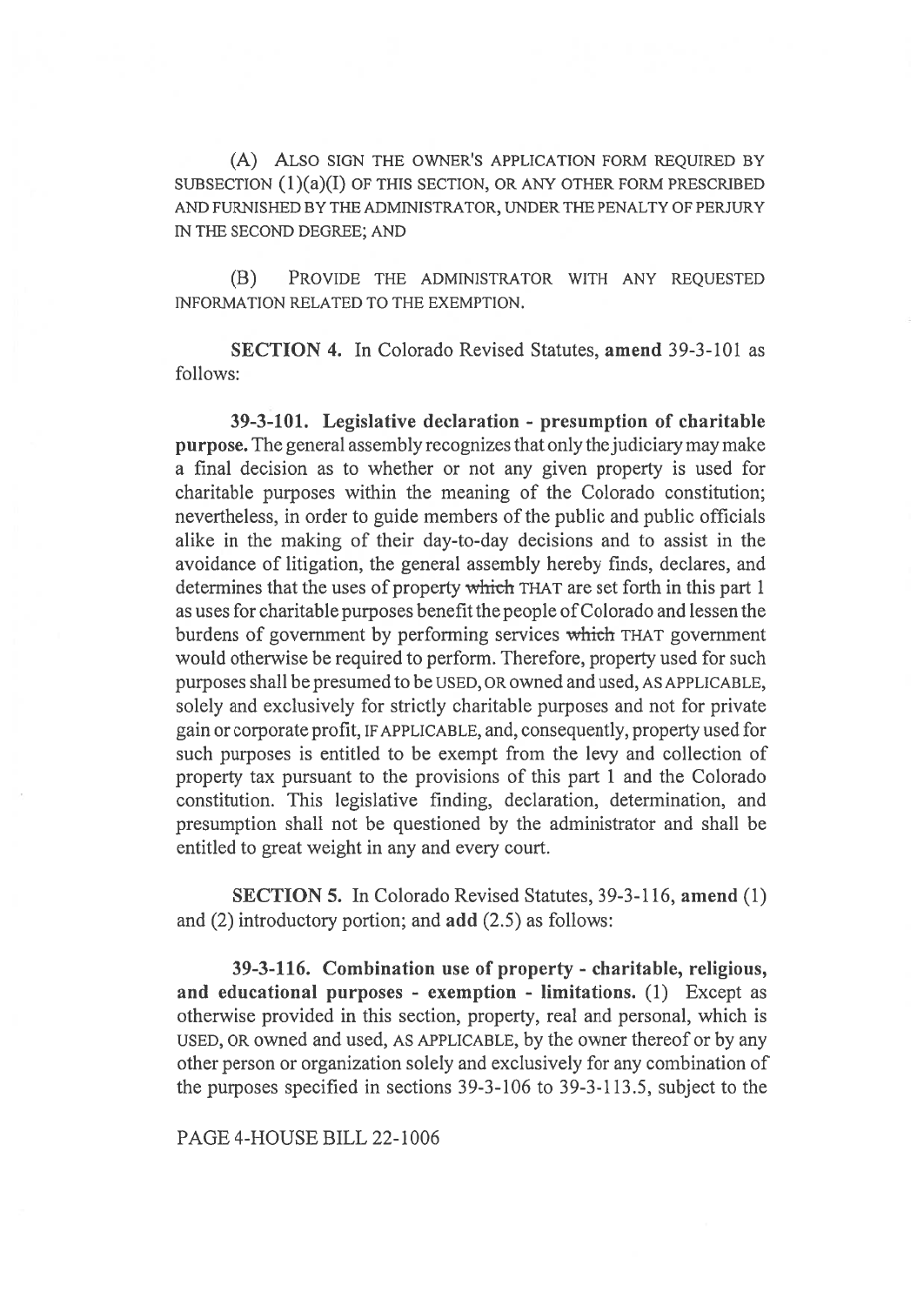limitations and requirements in said sections, including but not limited to the requirement that property not be owned or used-for private or corporate gain or profit, shall bc Is exempt from the levy and collection of property tax. No requirement shall be imposed that use of property which THAT is otherwise exempt pursuant to any of said sections shall benefit the people of Colorado in order to qualify for said exemption. Property which THAT is otherwise exempt pursuant to the provisions of this section shall be IS subject to the provisions of section 39-3-129 relating to the proportional valuation of exempt property if such property is partially leased, loaned, or otherwise made available for a portion of any calendar year to any business conducted for profit.

(2) EXCEPT AS SET FORTH IN SUBSECTION (2.5) OF THIS SECTION, in the event that such property is used by any person or organization other than the owner:

(2.5) SUBSECTION (2) OF THIS SECTION DOES NOT APPLY TO PROPERTY THAT IS USED AS AN INTEGRAL PART OF A CHILD CARE CENTER OPERATED BY A PERSON OR ORGANIZATION OTHER THAN THE OWNER OF THE PROPERTY AND THAT QUALIFIES FOR AN EXEMPTION UNDER SECTION 39-3-110.

SECTION 6. Act subject to petition - effective date applicability. (1) This act takes effect at 12:01 a.m. on the day following the expiration of the ninety-day period after final adjournment of the general assembly; except that, if a referendum petition is filed pursuant to section 1 (3) of article V of the state constitution against this act or an item, section, or part of this act within such period, then the act, item, section, or part will not take effect unless approved by the people at the general election to be held in November 2022 and, in such case, will take effect on the date of the official declaration of the vote thereon by the governor.

## PAGE 5-HOUSE BILL 22-1006